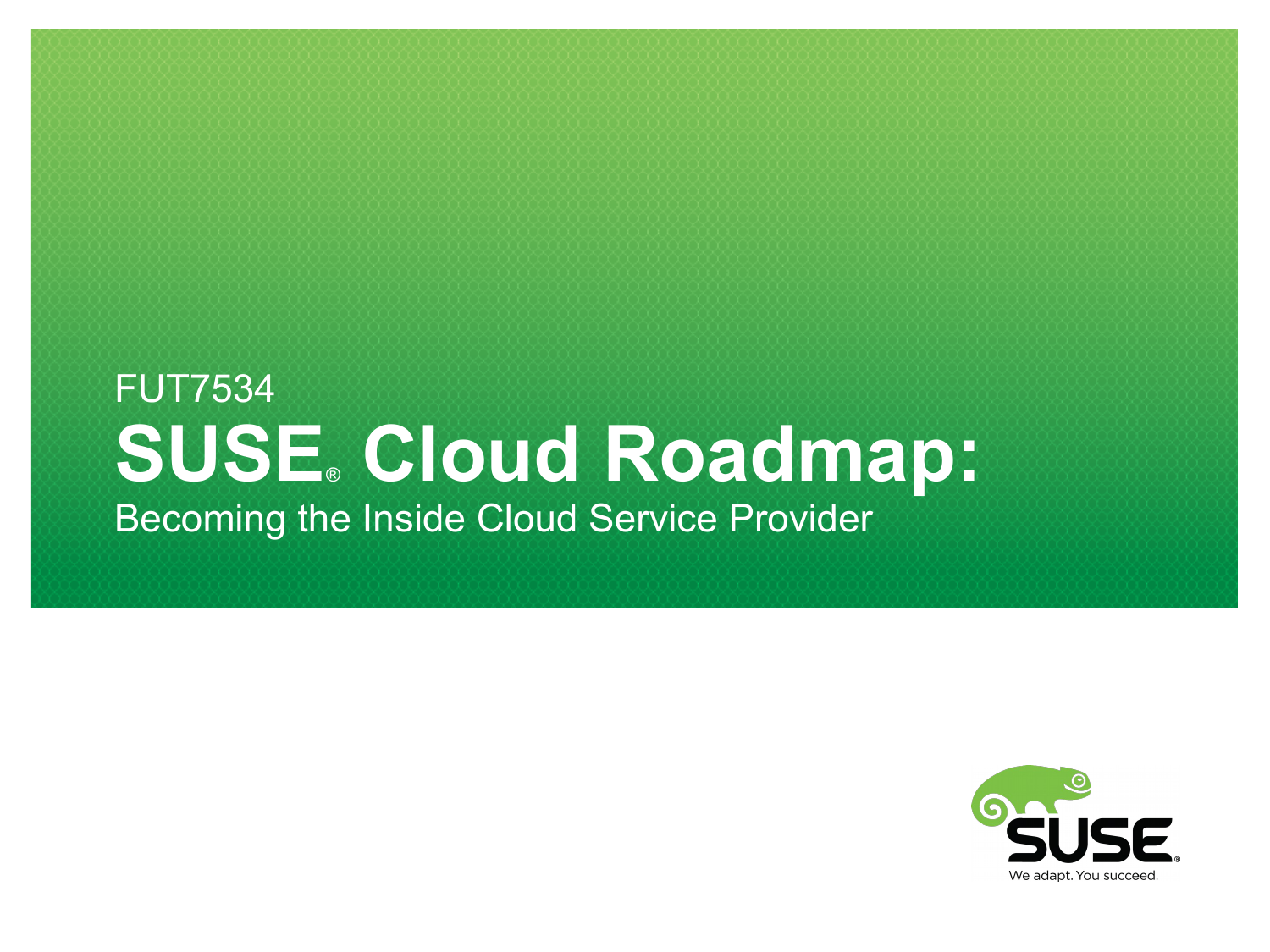# **Promise of Private Cloud Computing**



- Lower Costs
- Increased Agility
- Greater Control and Security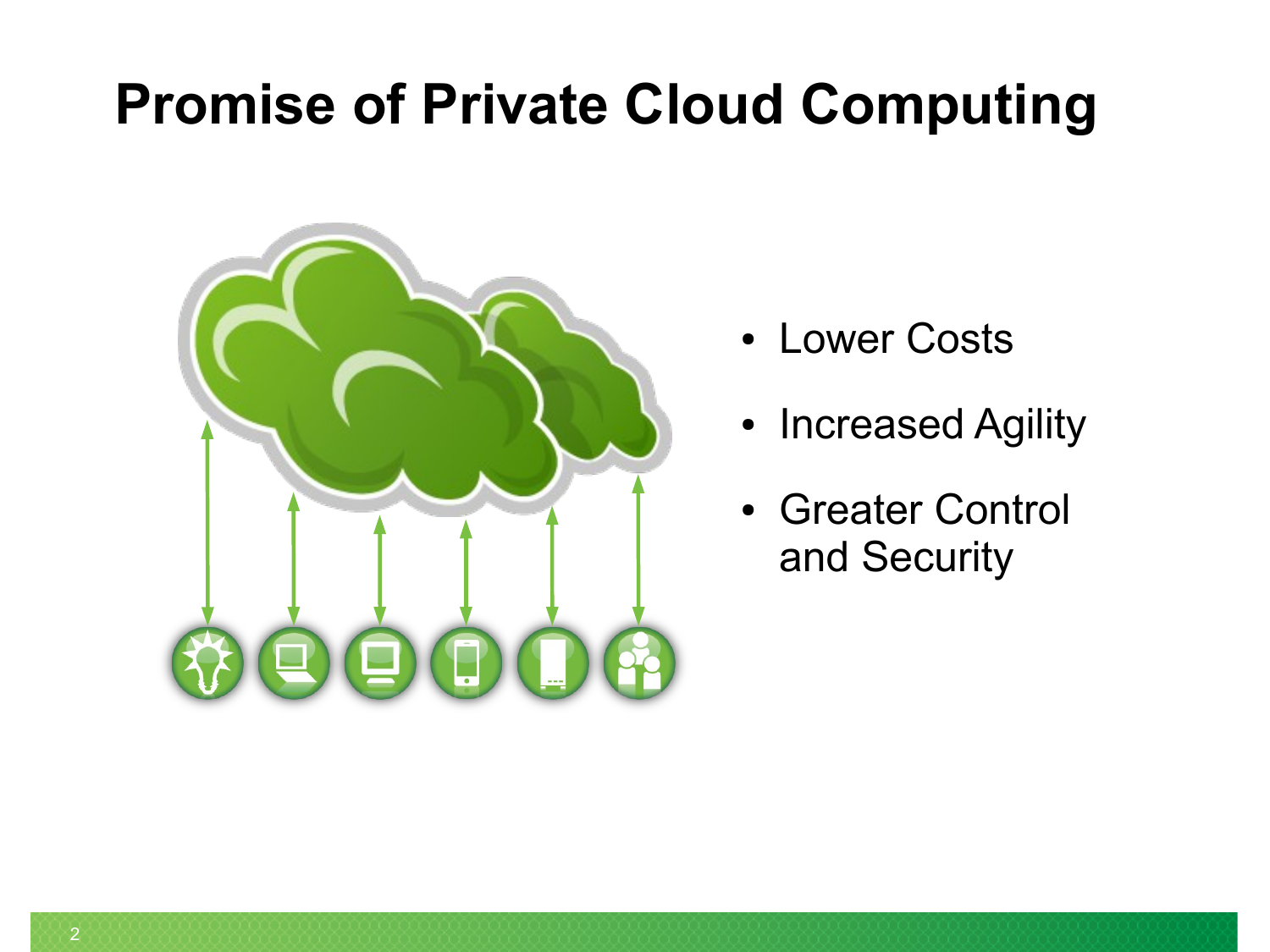# **Back to the Future**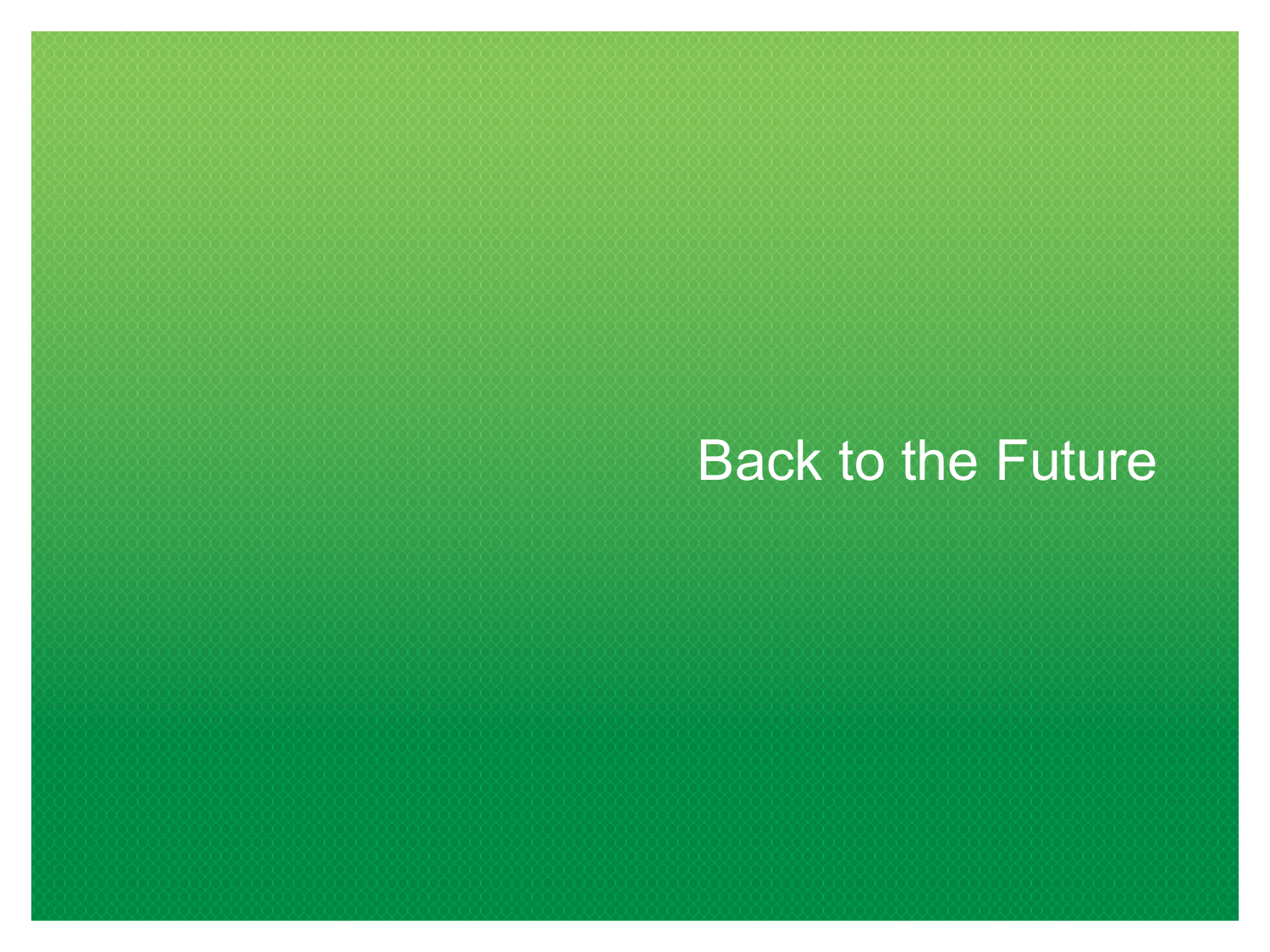#### **OpenStack Essex**

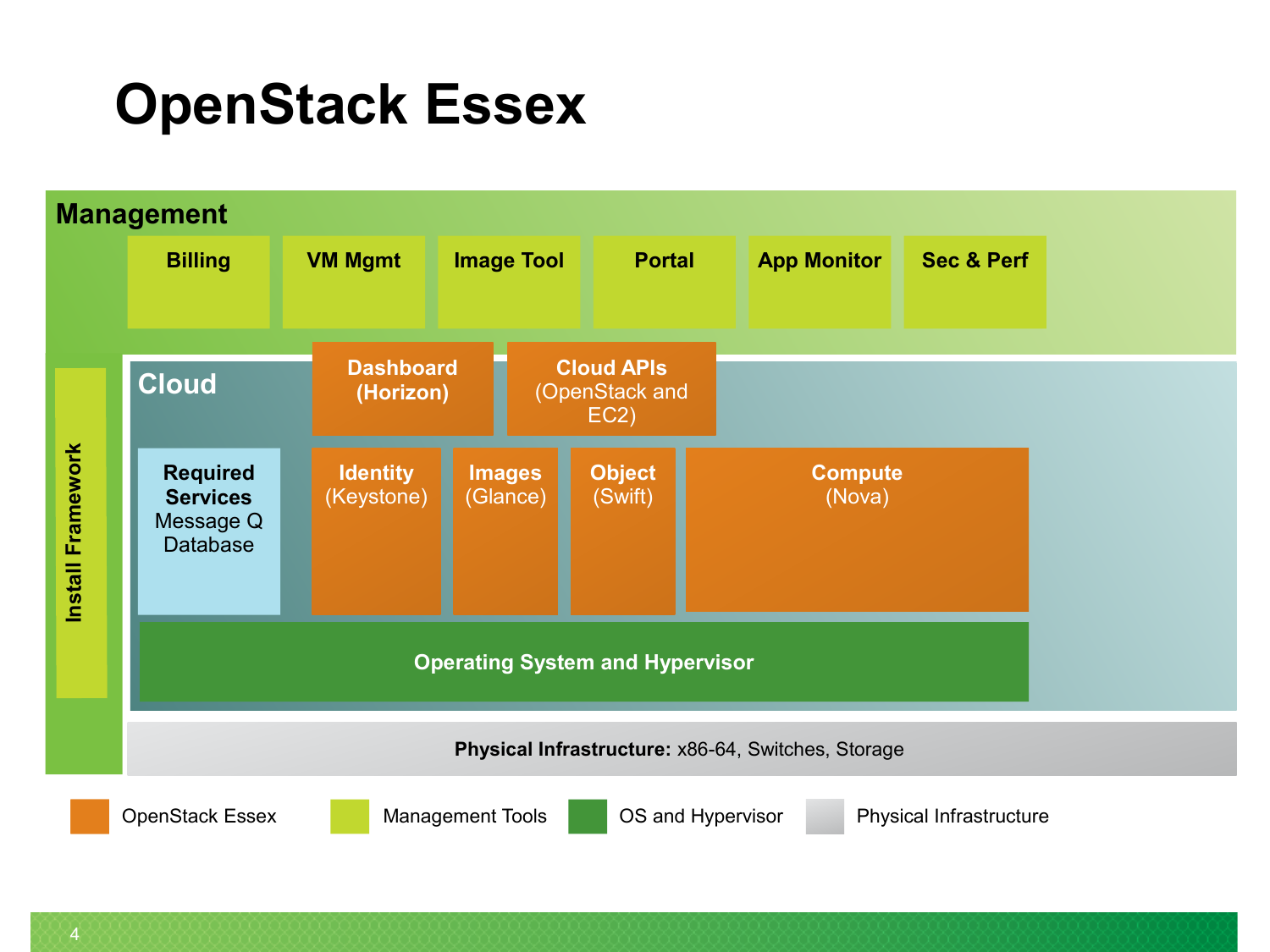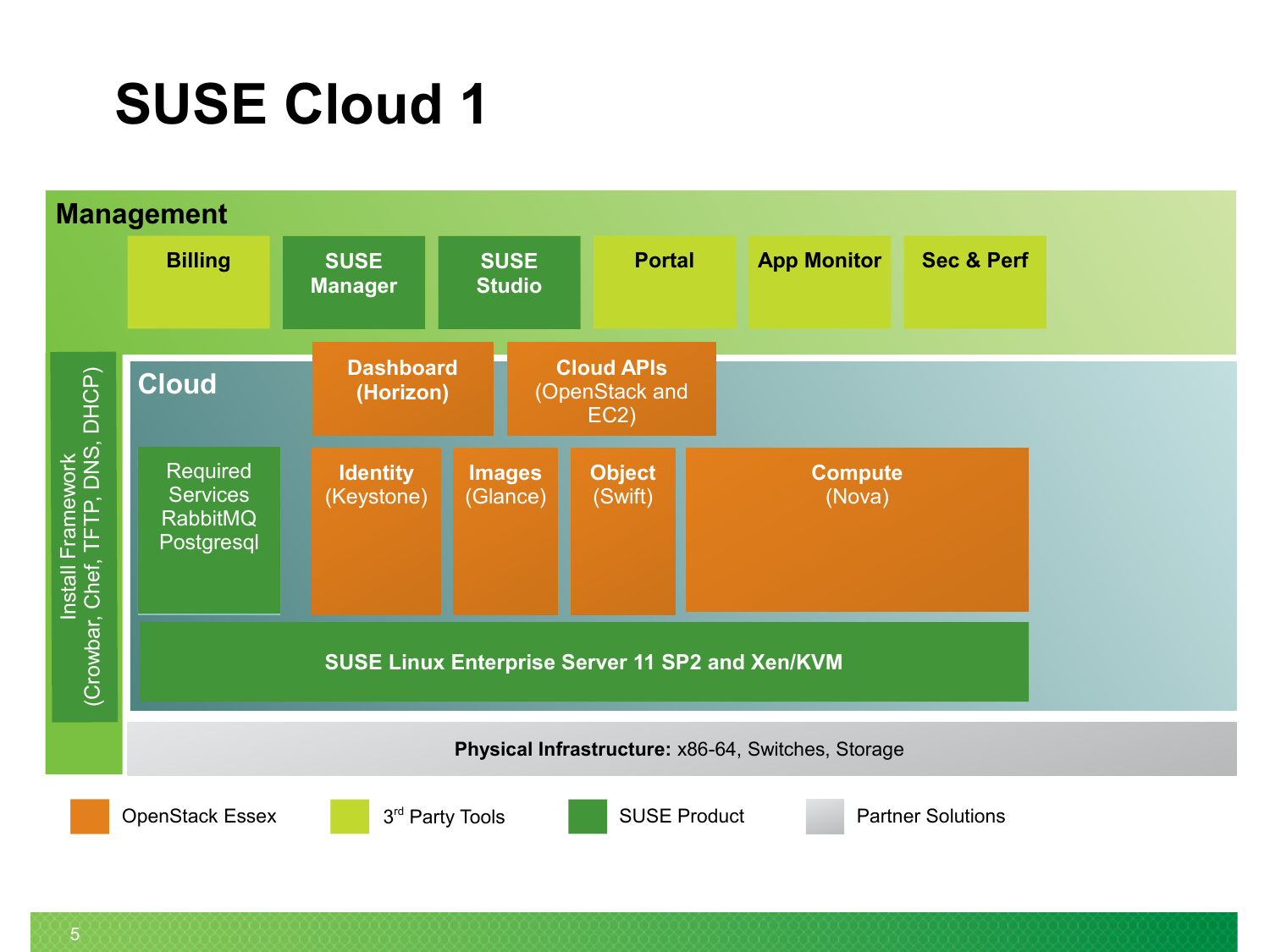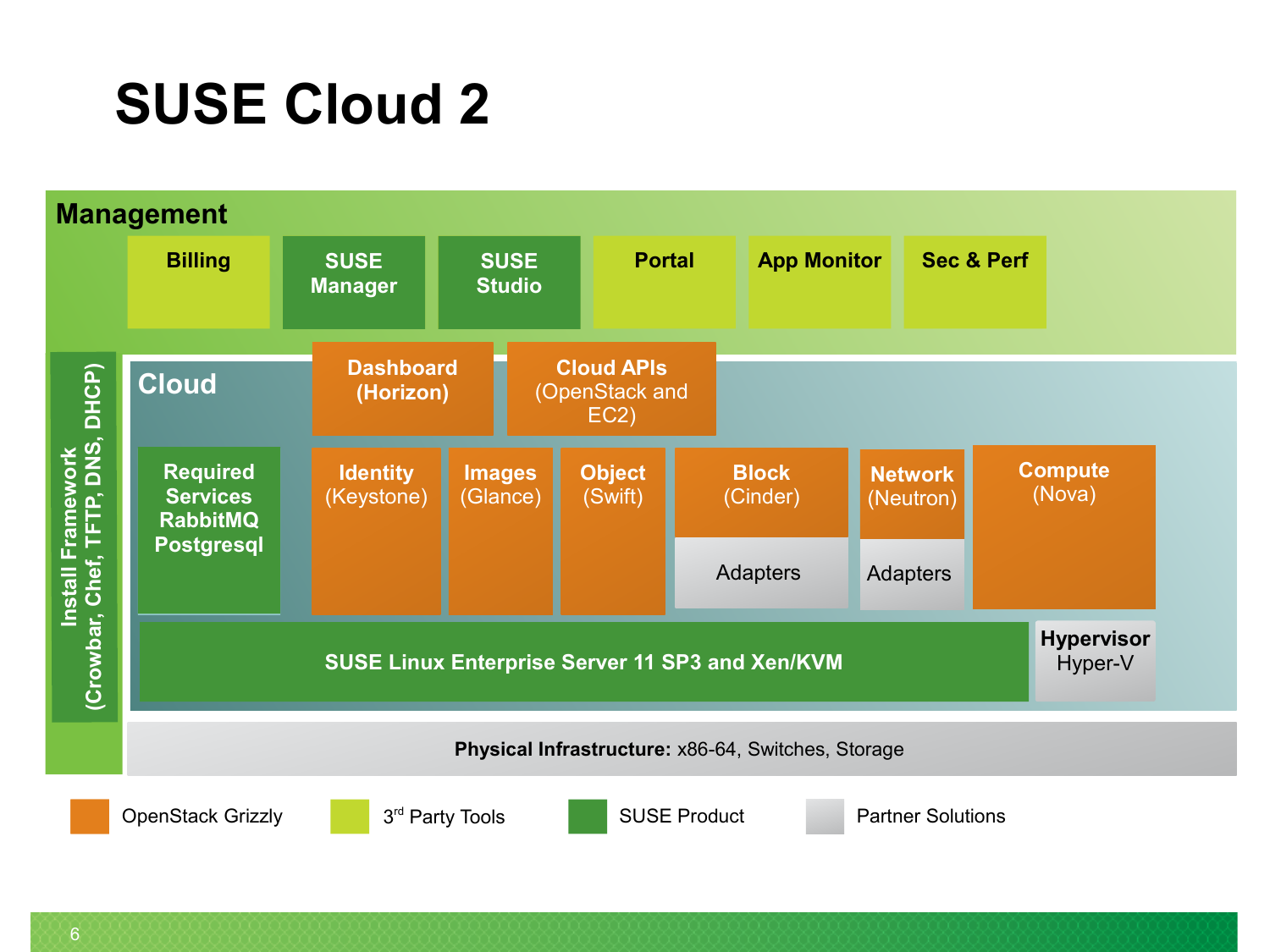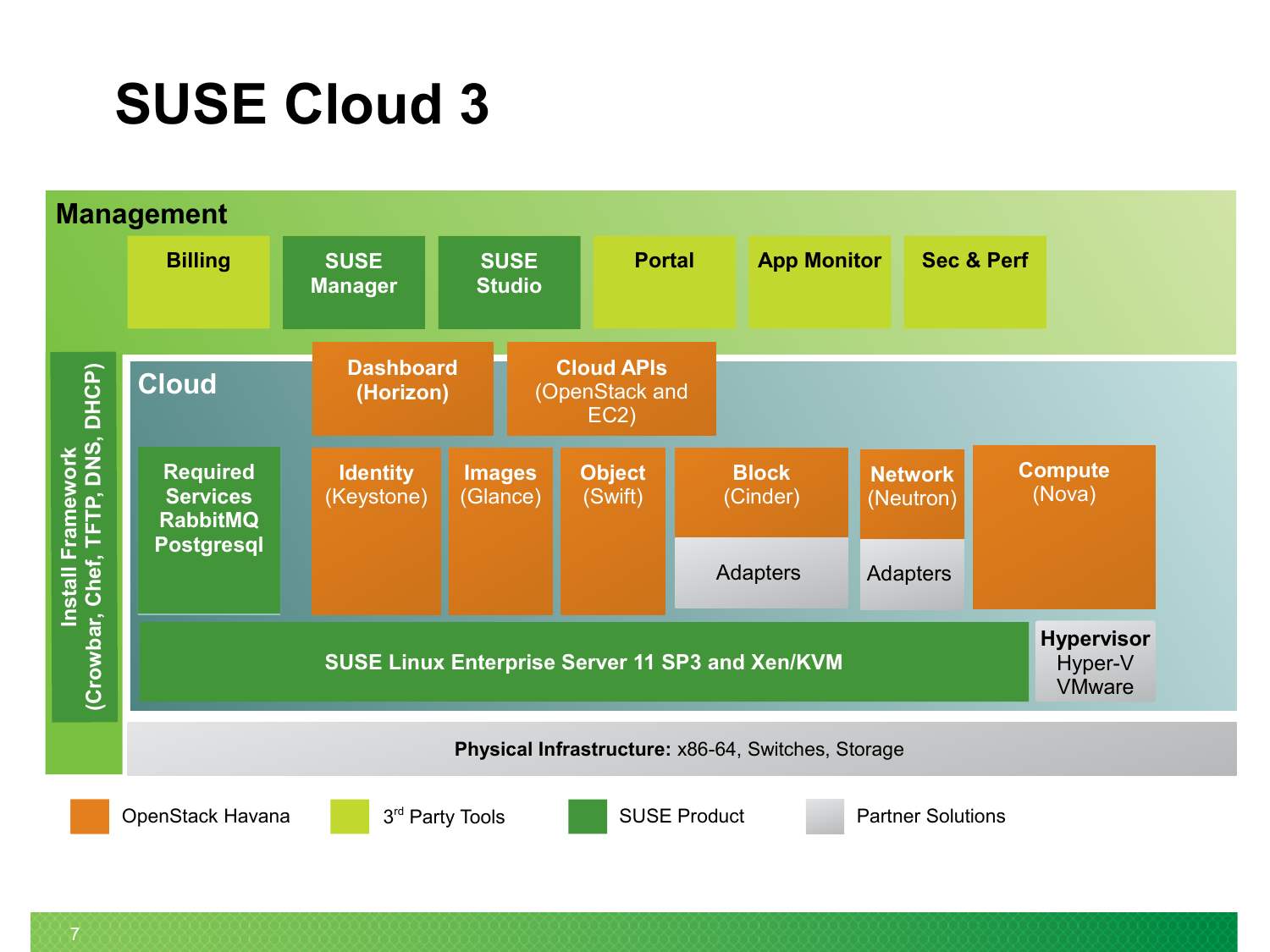# **SUSE Cloud 3 – High Availability**



OpenStack Icehouse

3rd Party Tools

**SUSE Product Partner Solutions**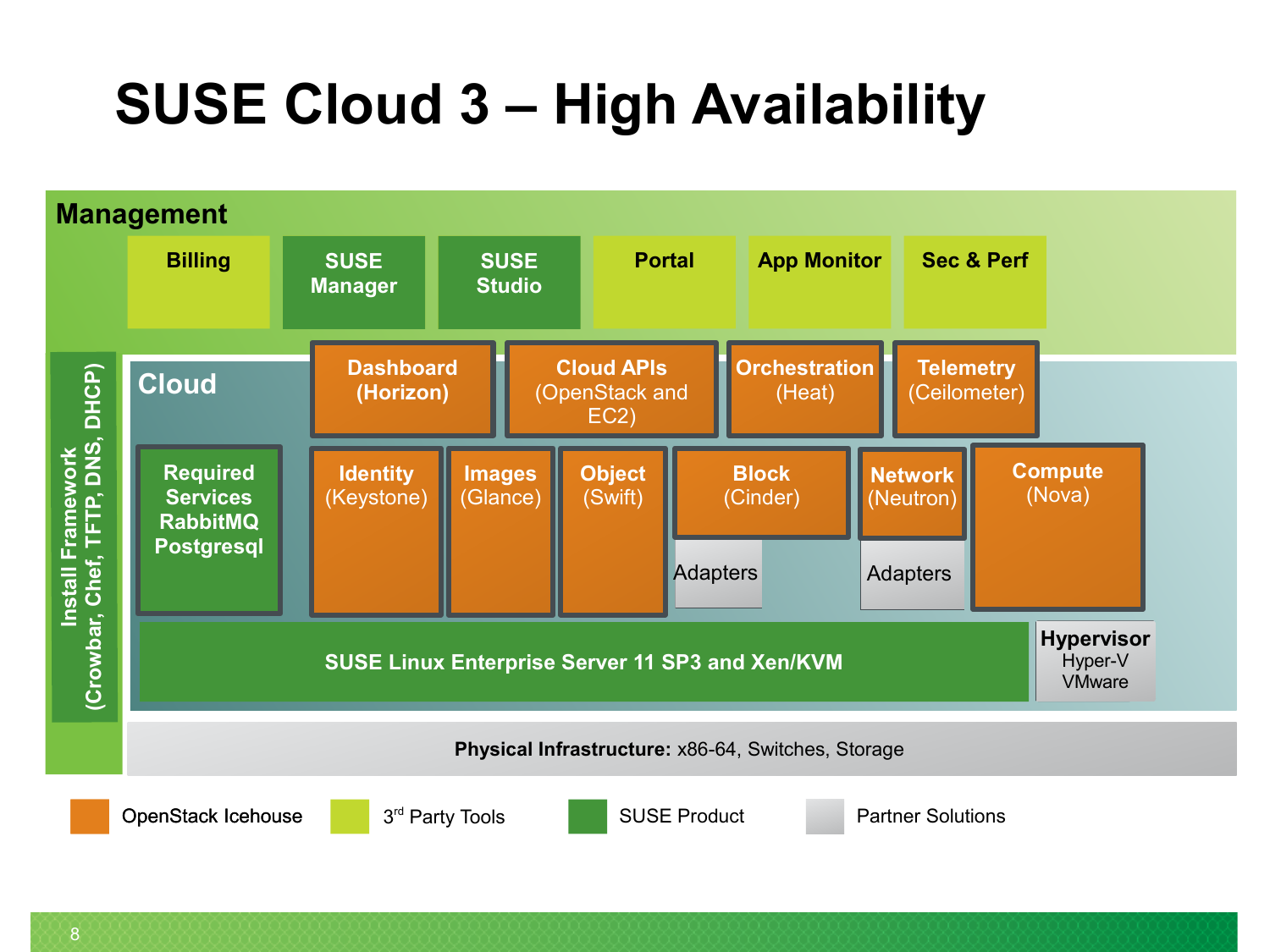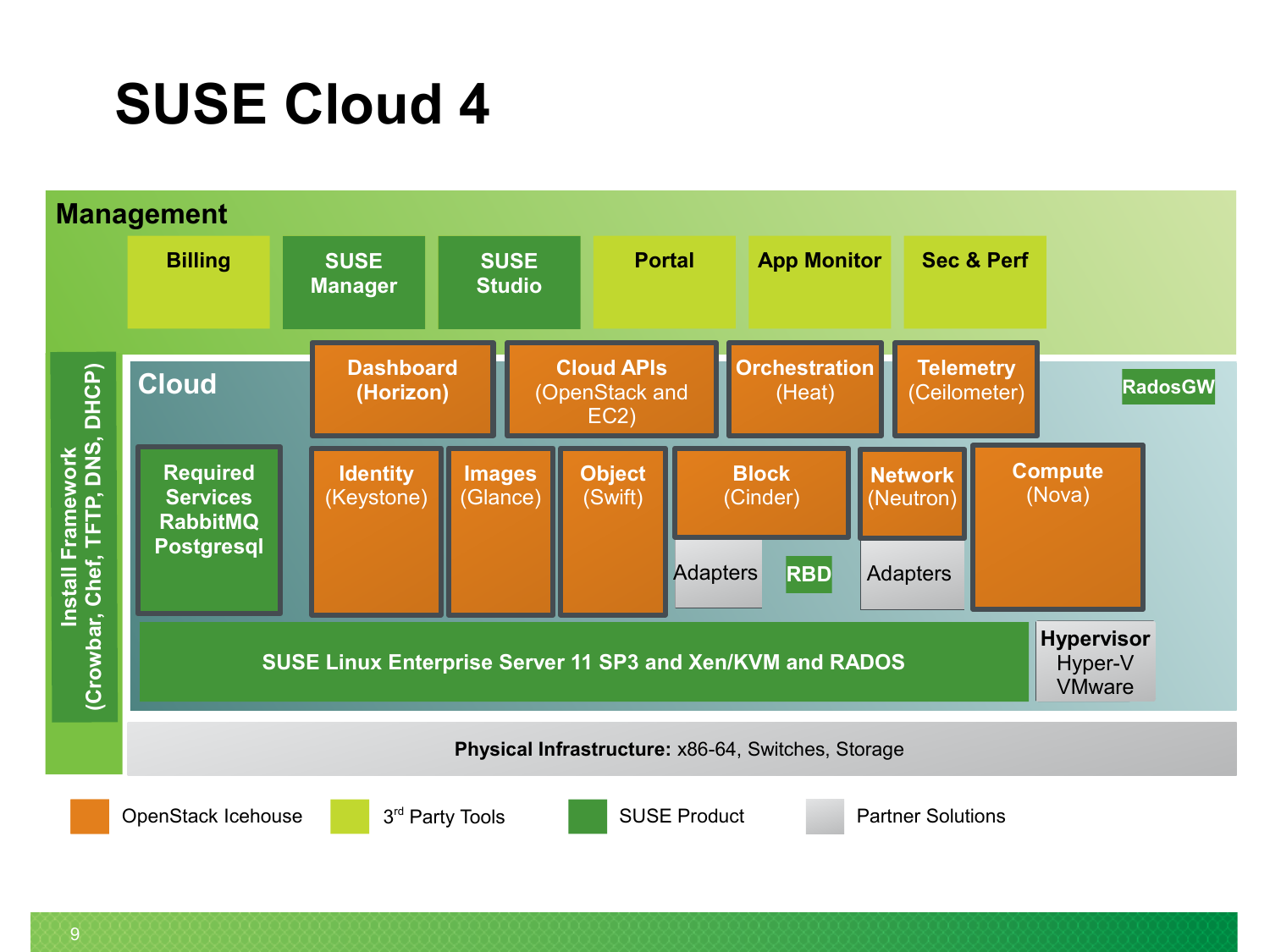# What's Next for OpenStack?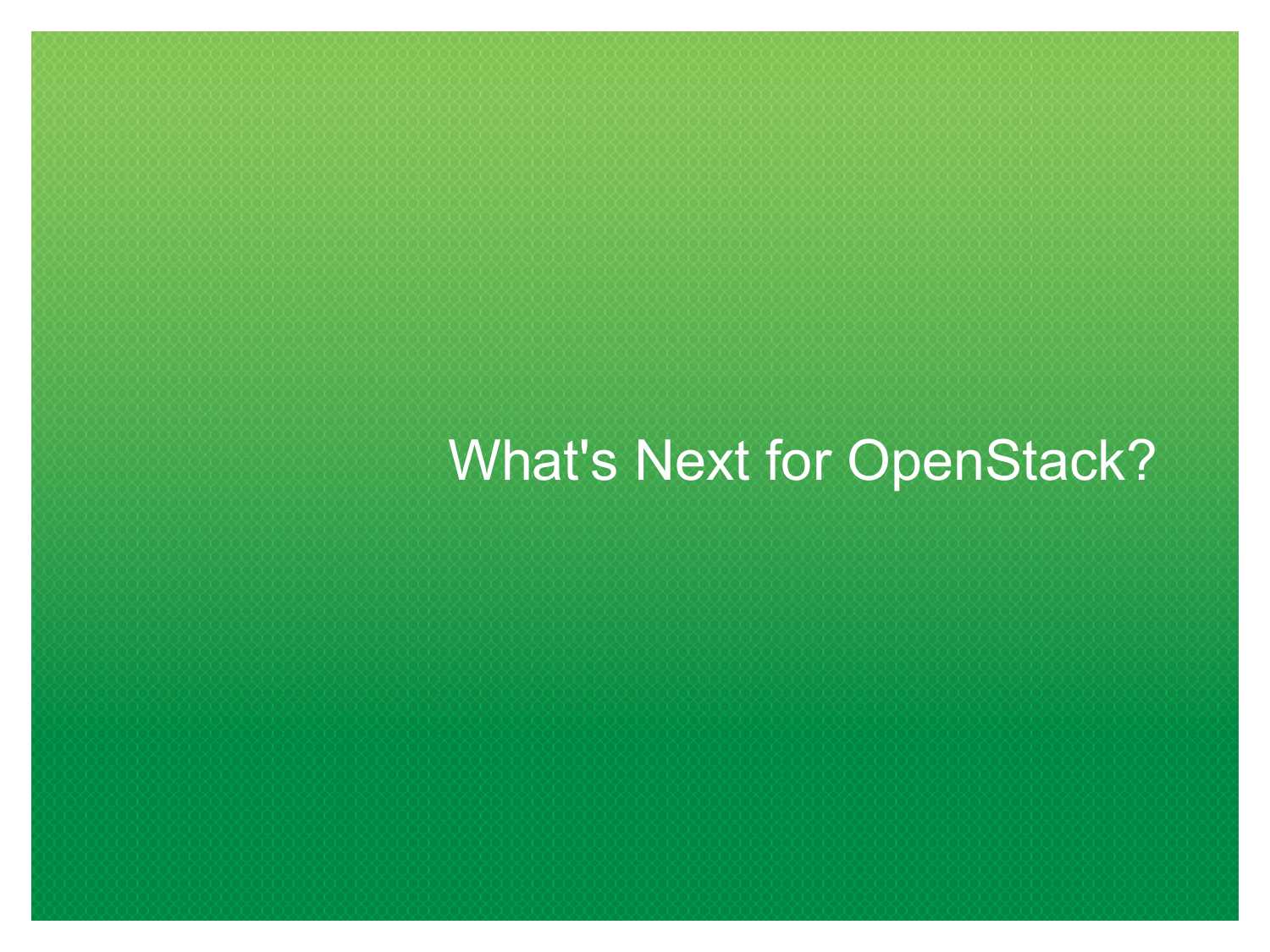# **OpenStack Directions**

- Bare Metal (Ironic)
	- ‒ Ability to provision physical servers through OpenStack
- DNS Service (Designate)
	- ‒ Name resolution for guests and OpenStack services
- Shared file system (Manila)
	- ‒ Enable guests to access shared folders
- OpenStack Data Processing (Sahara)
	- ‒ Hadoop as a service
- Queue Service (Zaqar)
	- ‒ Message passing between VMs
- Key Management (Barbican)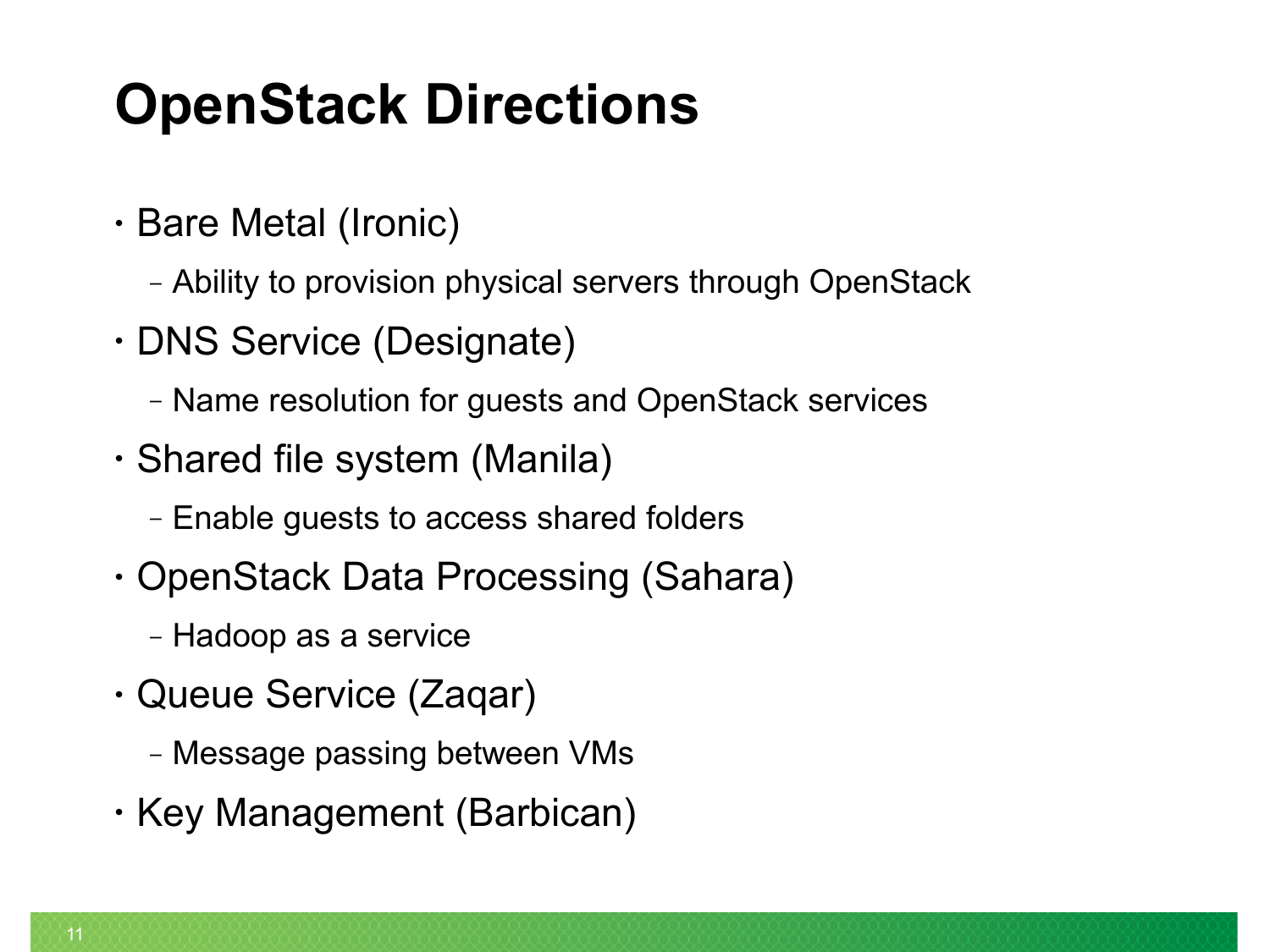# **Public Cloud Evolution: Amazon**

- • Initial Offerings Basic Building Blocks
	- ‒ S3 Object Storage
	- ‒ EC2 Virtual Computers
- Now:

12

- Amazon Elastic Compute Cloud (EC2)
- Amazon Elastic **MapReduce**
- Auto Scaling
- Elastic Load **Balancing**
- AWS CloudFormation
- Amazon Simple Workflow Service (SWF)
	- Amazon Simple Queue Service (SQS)
	- Amazon Simple Notification Service (SNS)
	- Amazon Simple Email Service (SES)

 $\Lambda$  is a main  $\Lambda$   $\Lambda$ • Amazon Route 53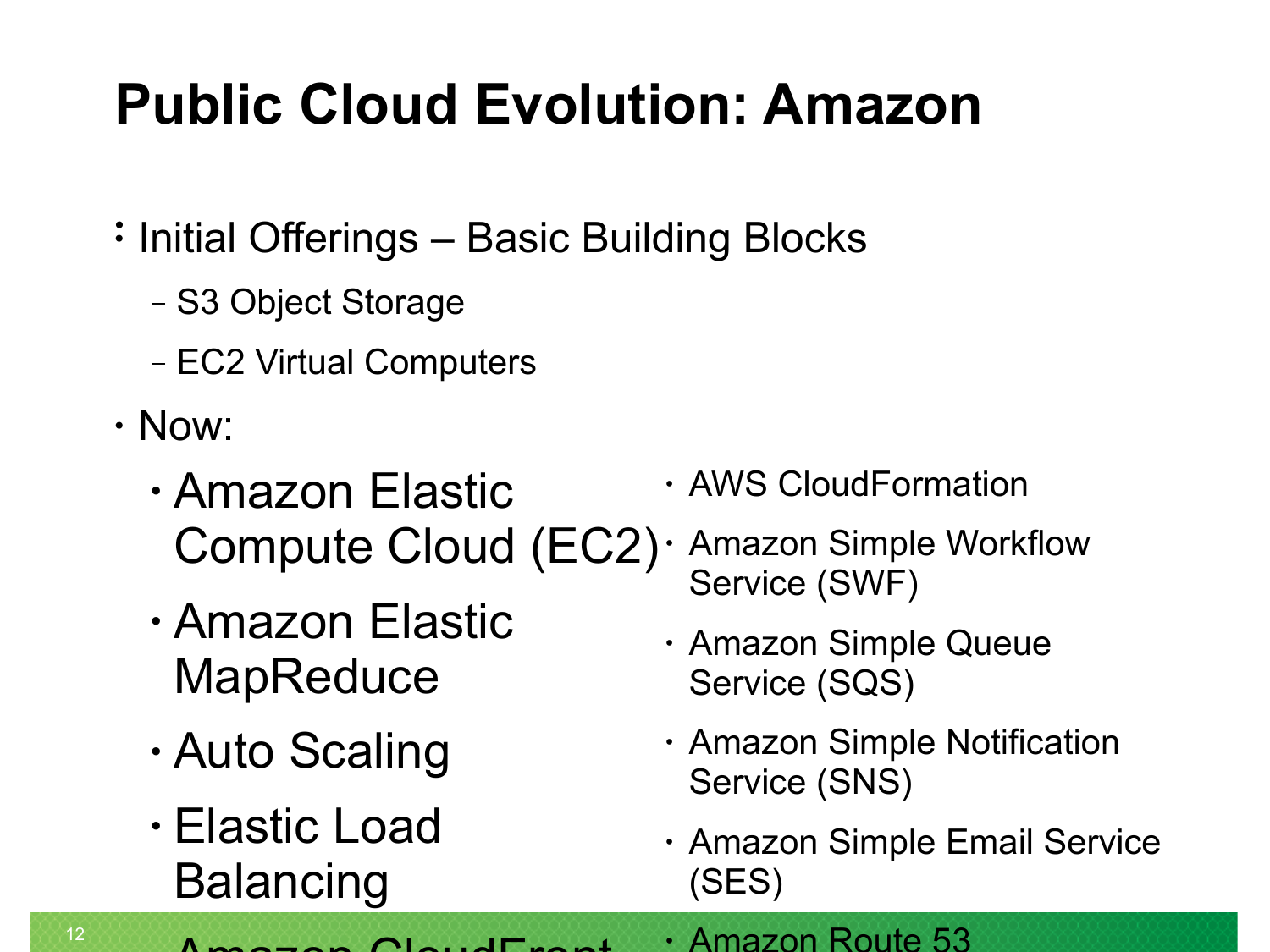# What's Next for SUSE OpenStack?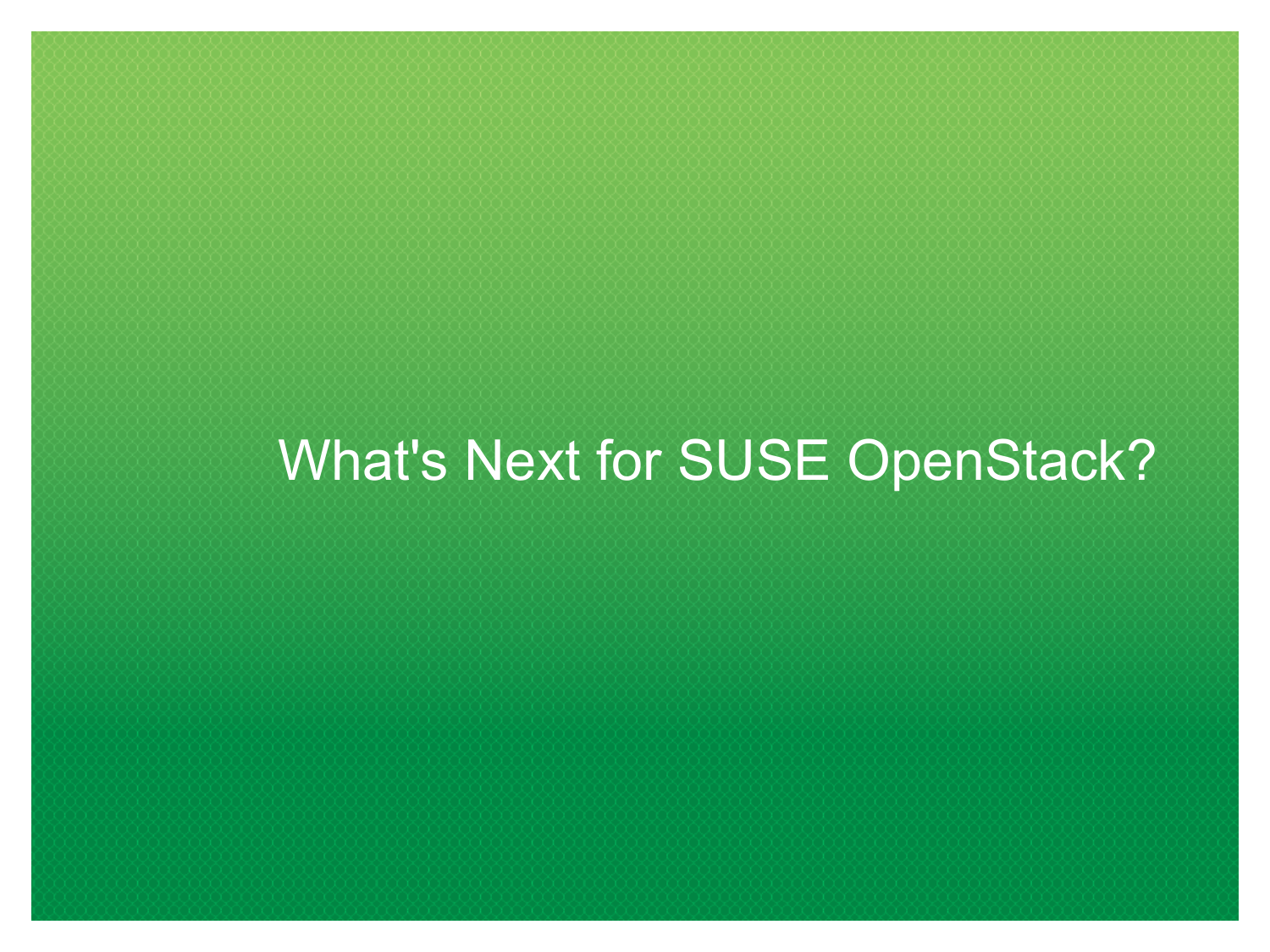# **SUSE Cloud Priorities**

- Focus on making SUSE Cloud mission critical ready
	- ‒ High availability
	- ‒ Non-disruptive Upgrade
- Work within the OpenStack community to:
	- ‒ Represent customer requirements to individual projects
	- ‒ Collaborate with partners to deliver a broader solution
- Stay aligned with upstream lifecycle
	- ‒ New features
	- ‒ Stability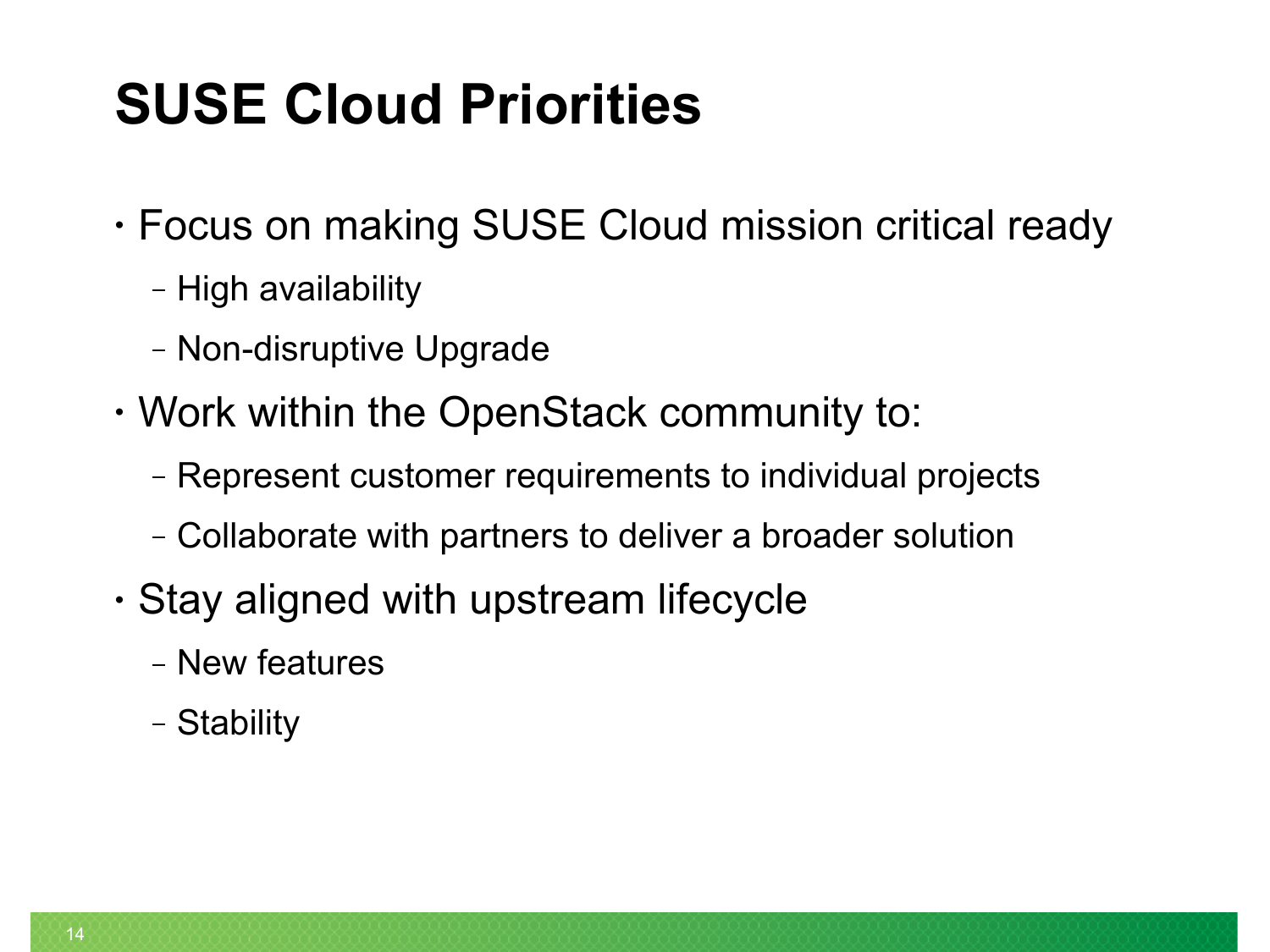#### **Forrester: More and More Systems Are Considered Critical**

"What percentage of your applications and data fall into the following tiers?" **Non-critical Applications** Mission Critical 29% 36%

> **Business Critical** 36%

Base: 94 global disaster recovery decision-makers and influencers (does not include "don't know" responses; percentages do not total 100 because of rounding)

Source: Forrester Research, Inc.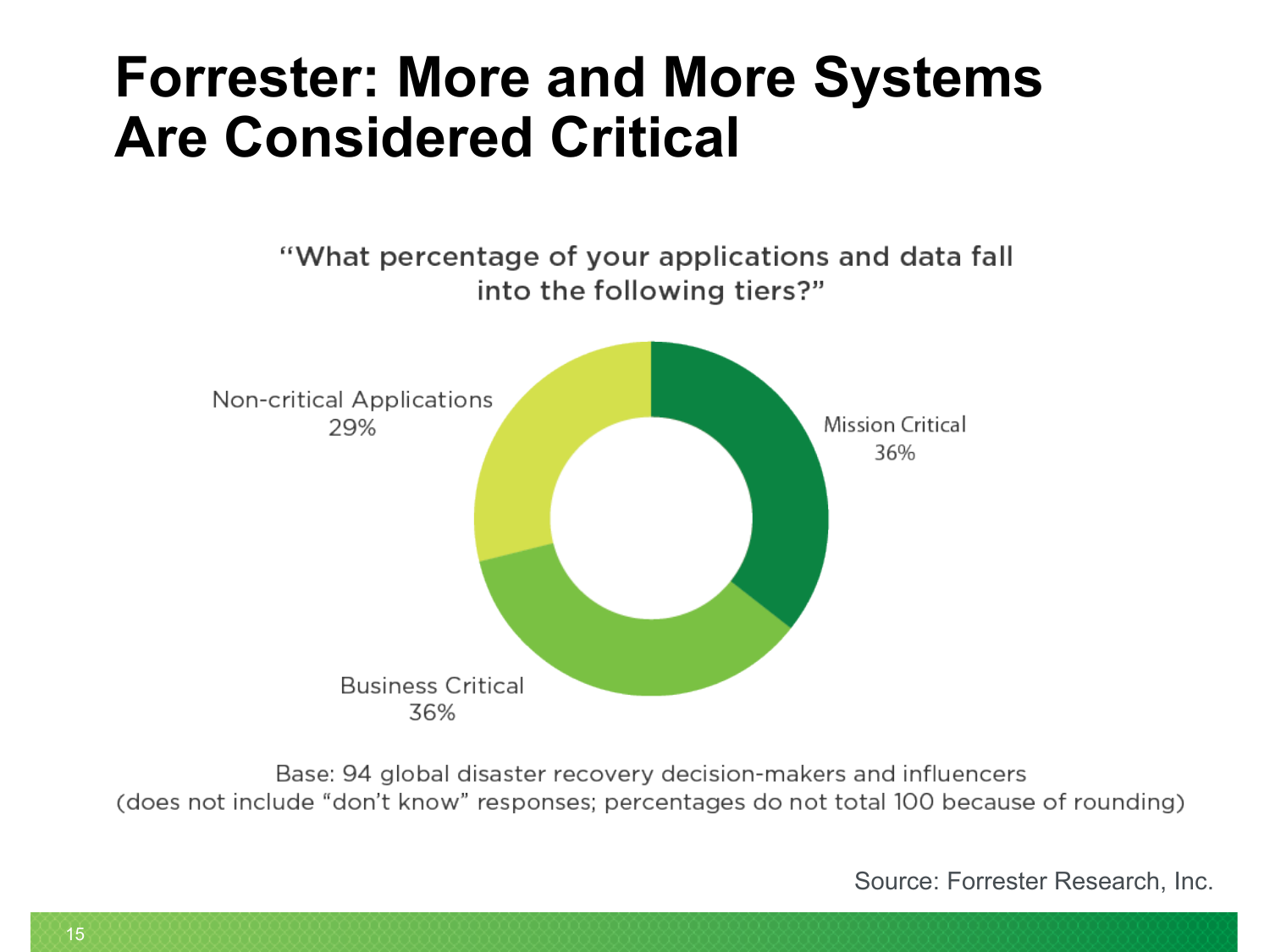# **Determining Private Cloud Workloads**



Source: Accenture Technology Labs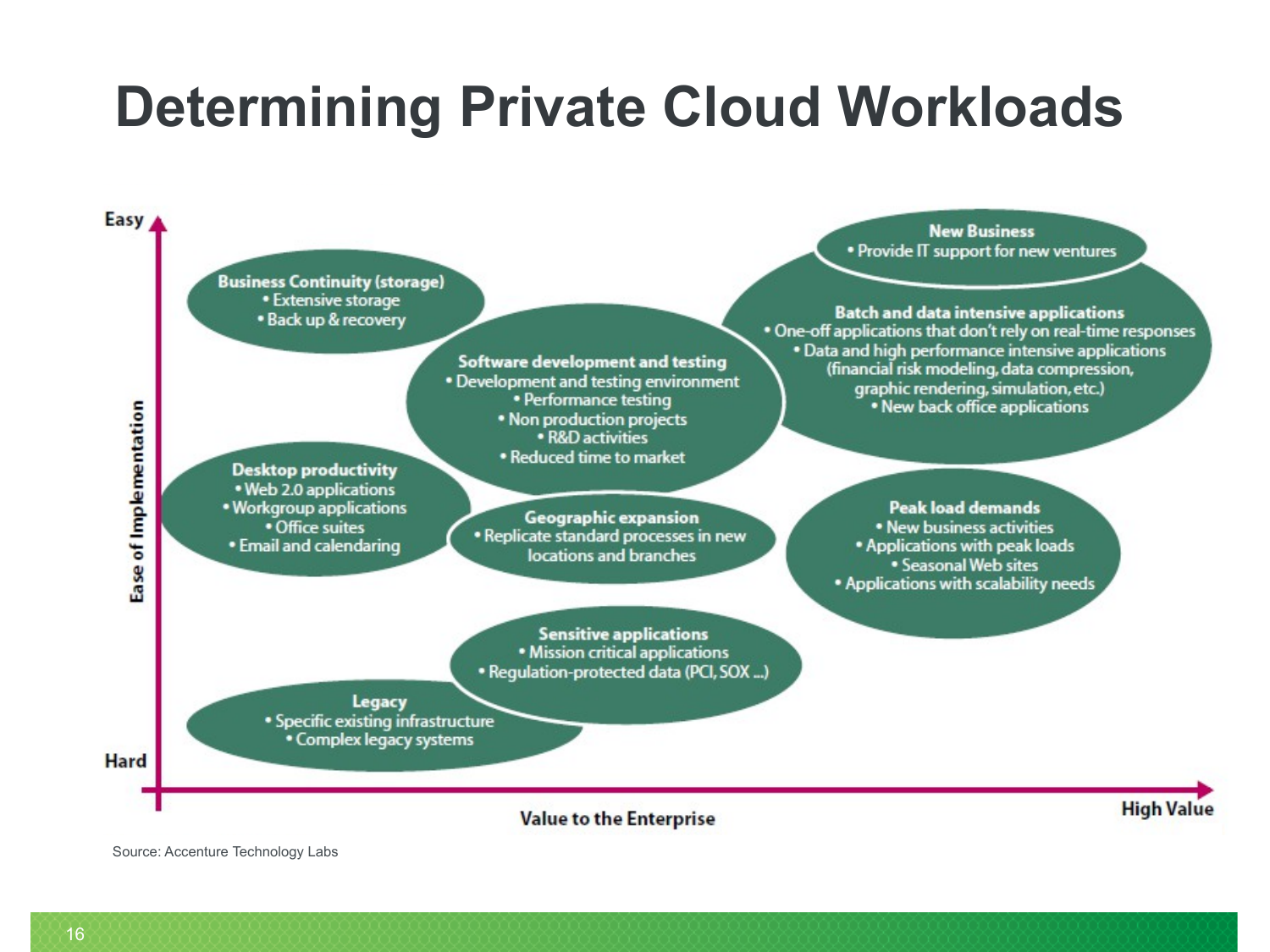# OpenStack Considerations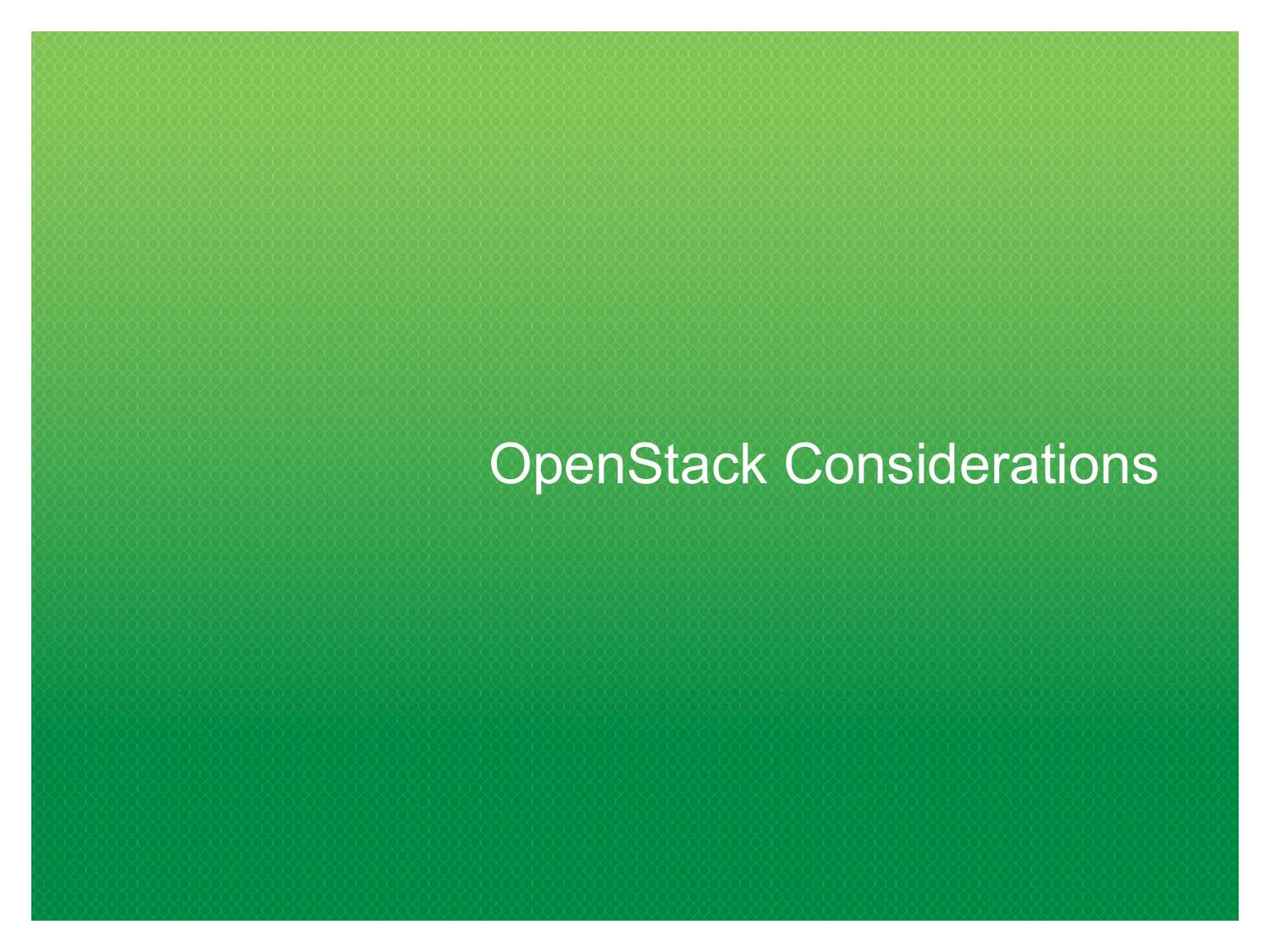# **High Availability for OpenStack**

- First question: what is important
- Users need to start/stop VMs at any time
- Virtual instances need access to services:
	- ‒ Storage
	- ‒ Network
- Providing HA for the control node is critical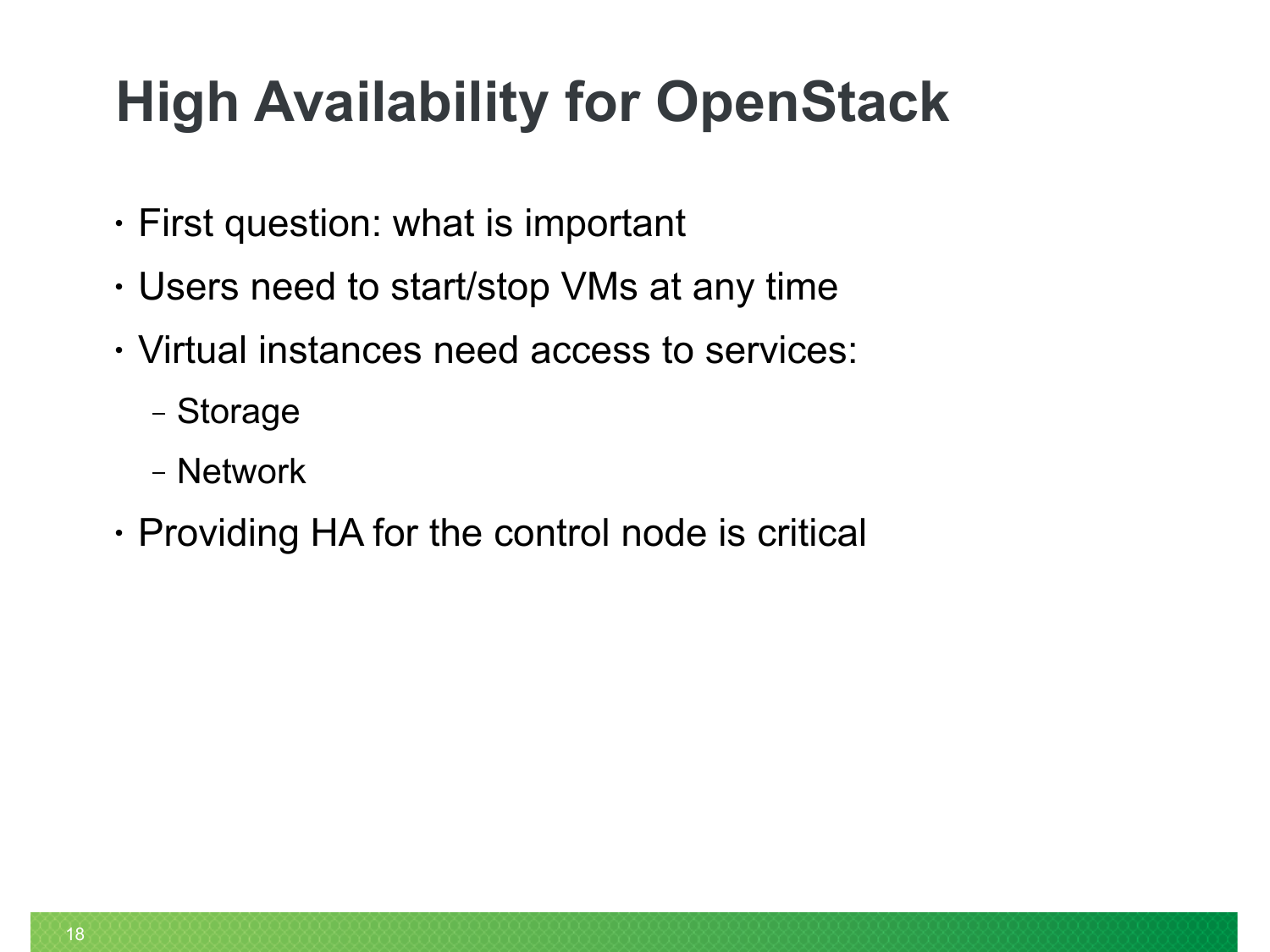# **OpenStack Distribution Components**



Node Deployment & Management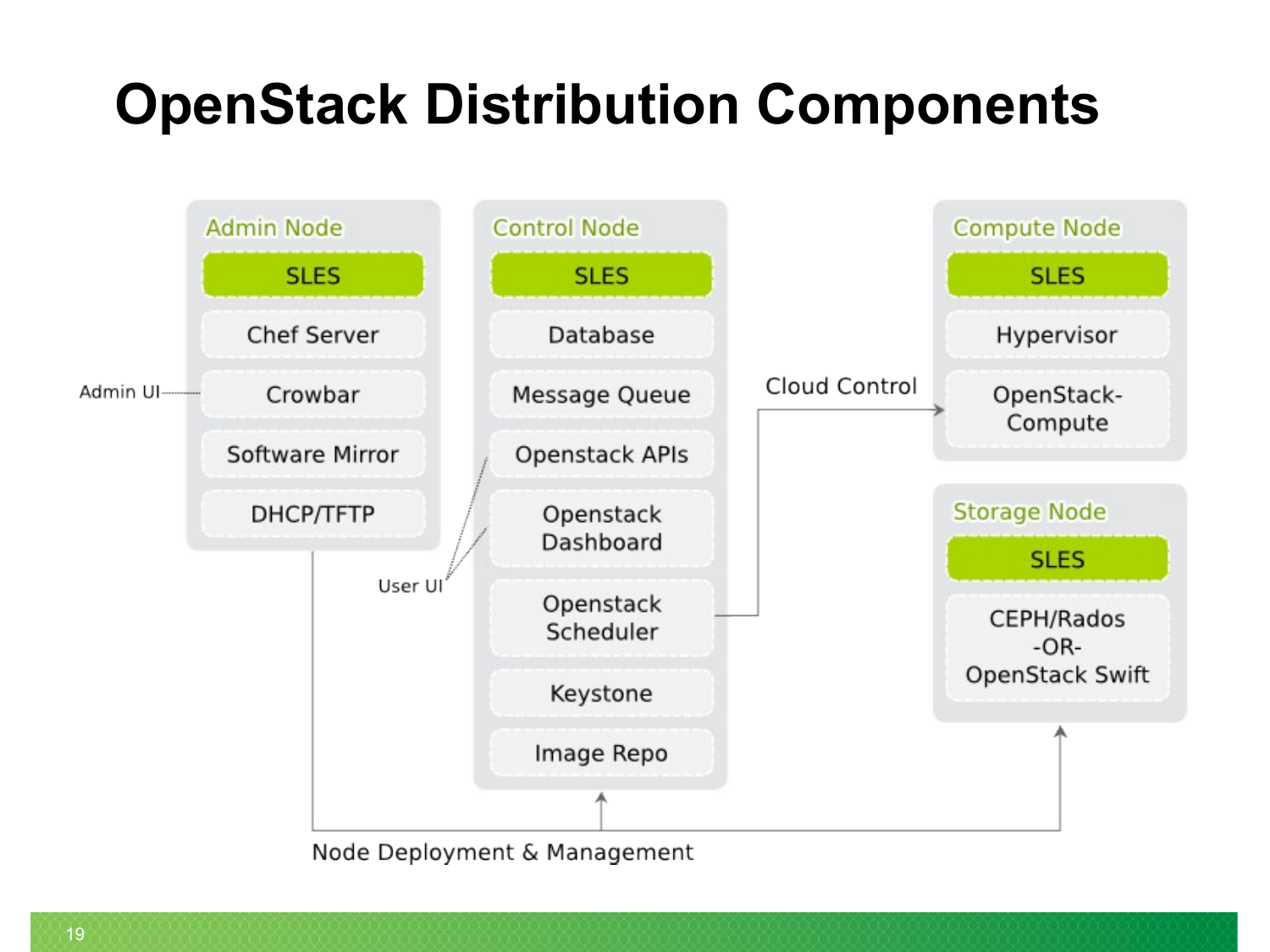# **Component Failure Assessment**

#### • Control Node

- ‒ Highest priority
- ‒ Recovery realistically requires complete cloud restart
- Compute Node
	- ‒ Application level recovery is normal practice for existing clouds
	- ‒ Not existing "enterprise" expectation, but workaround exists for new workloads

#### • Admin Server

- ‒ Least impact on deployed system
- ‒ Operation can continue with no impact on end users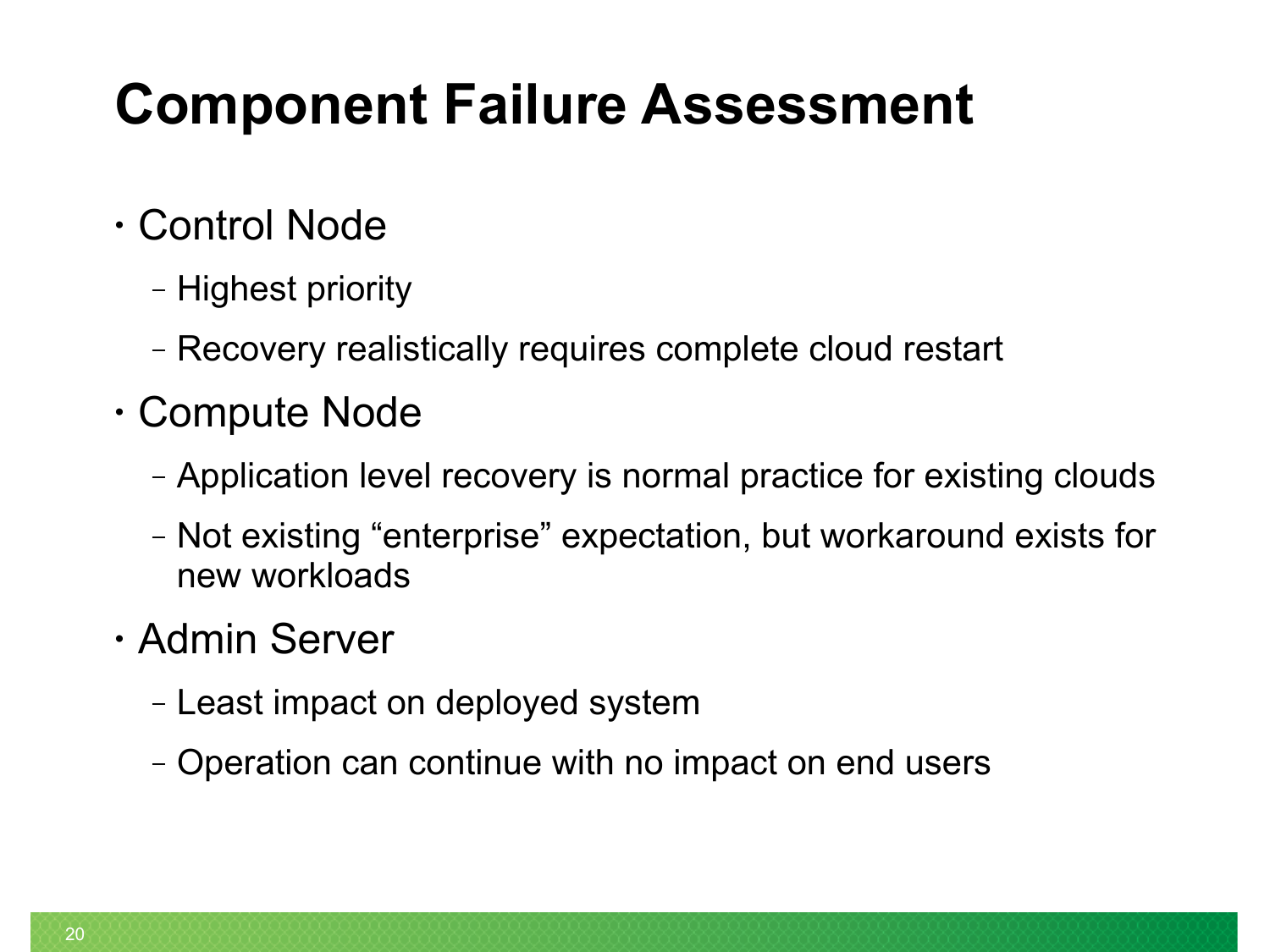#### **Cloud Structure**

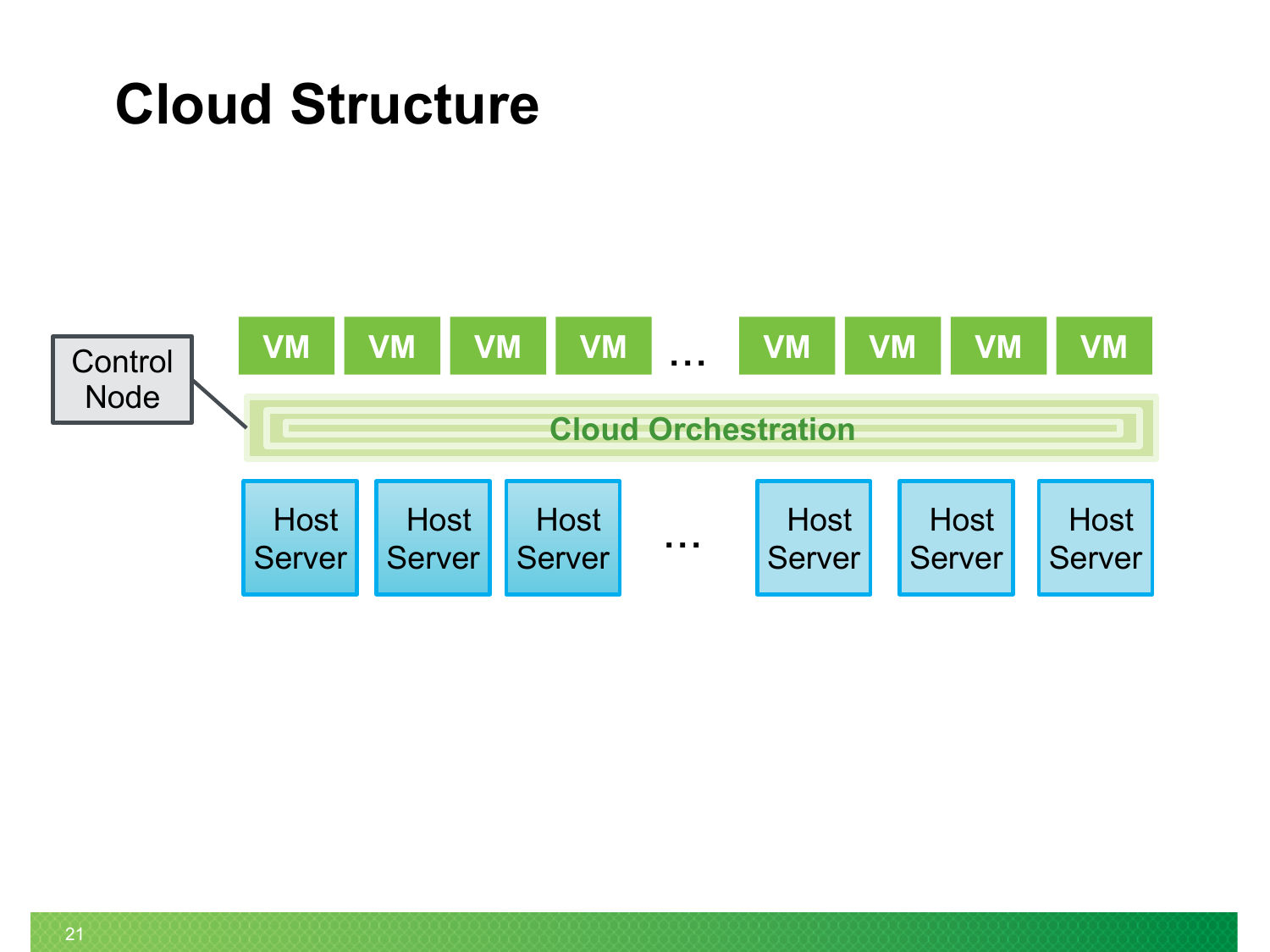#### **Cloud Structure – HA Control Cluster**

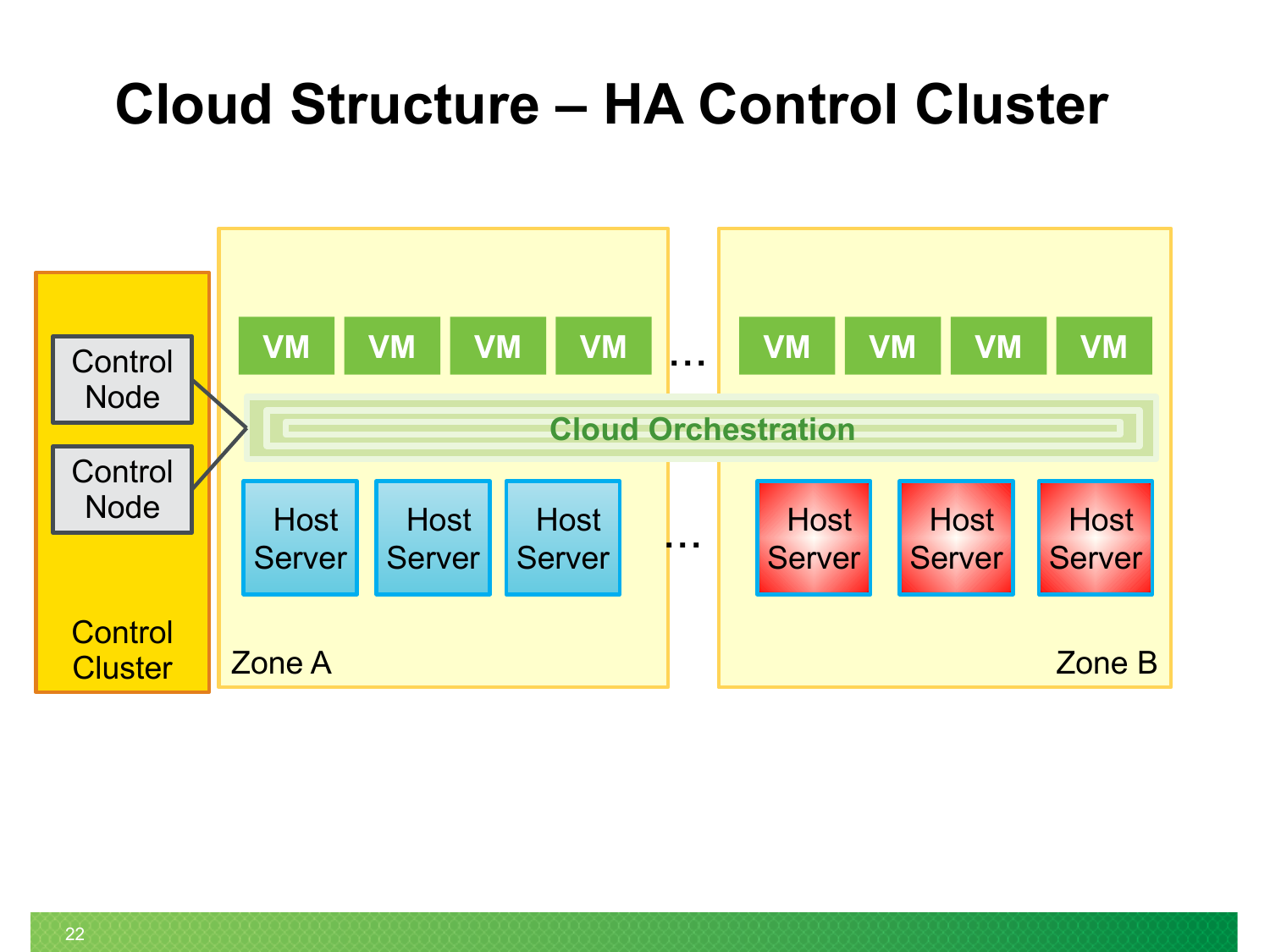## What About the Workloads?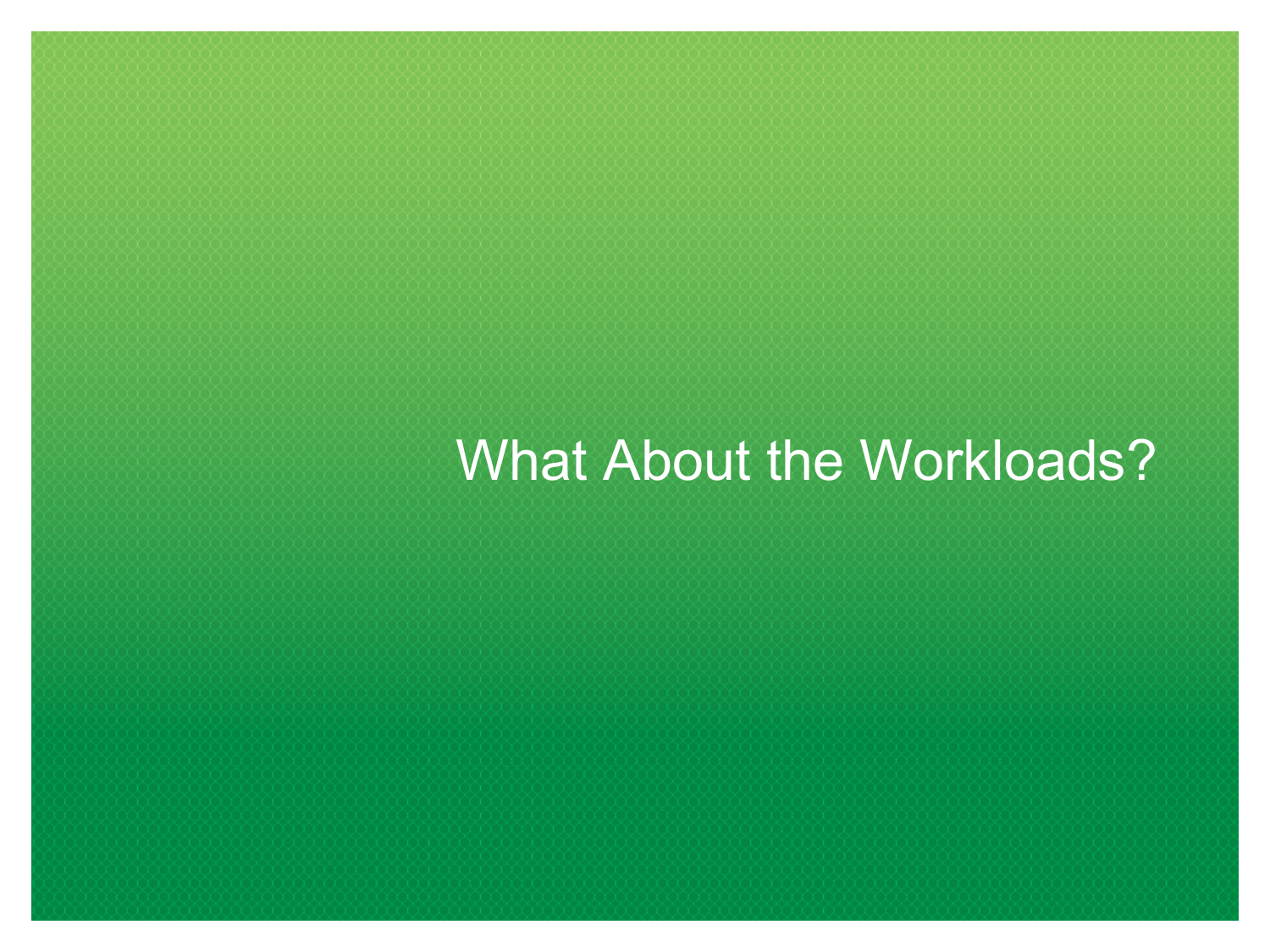# **High Availability Directions**

- Control Plane
	- ‒ Hot standby for Control Nodes
	- ‒ Ensures that cloud continues to operate tpo meet SLAs
- Guest vs. Server
	- ‒ Cloud 101 Plan for infrastructure failure, or
	- ‒ Enterprise 101 build a reliable infrastructure
- High availability guests
	- Use SUSE. Linux Enterprise High Availability Extension in VMs
	- ‒ Backup VM is in a different availability zone
	- ‒ Application does not need to be changed
- High availability compute nodes
	- ‒ Use SUSE Linux Enterprise High Availability Extension on physical nodes
	- ‒ Backup VM is in same availability zone, but could be geographically different
	- ‒ All workloads on server are backed up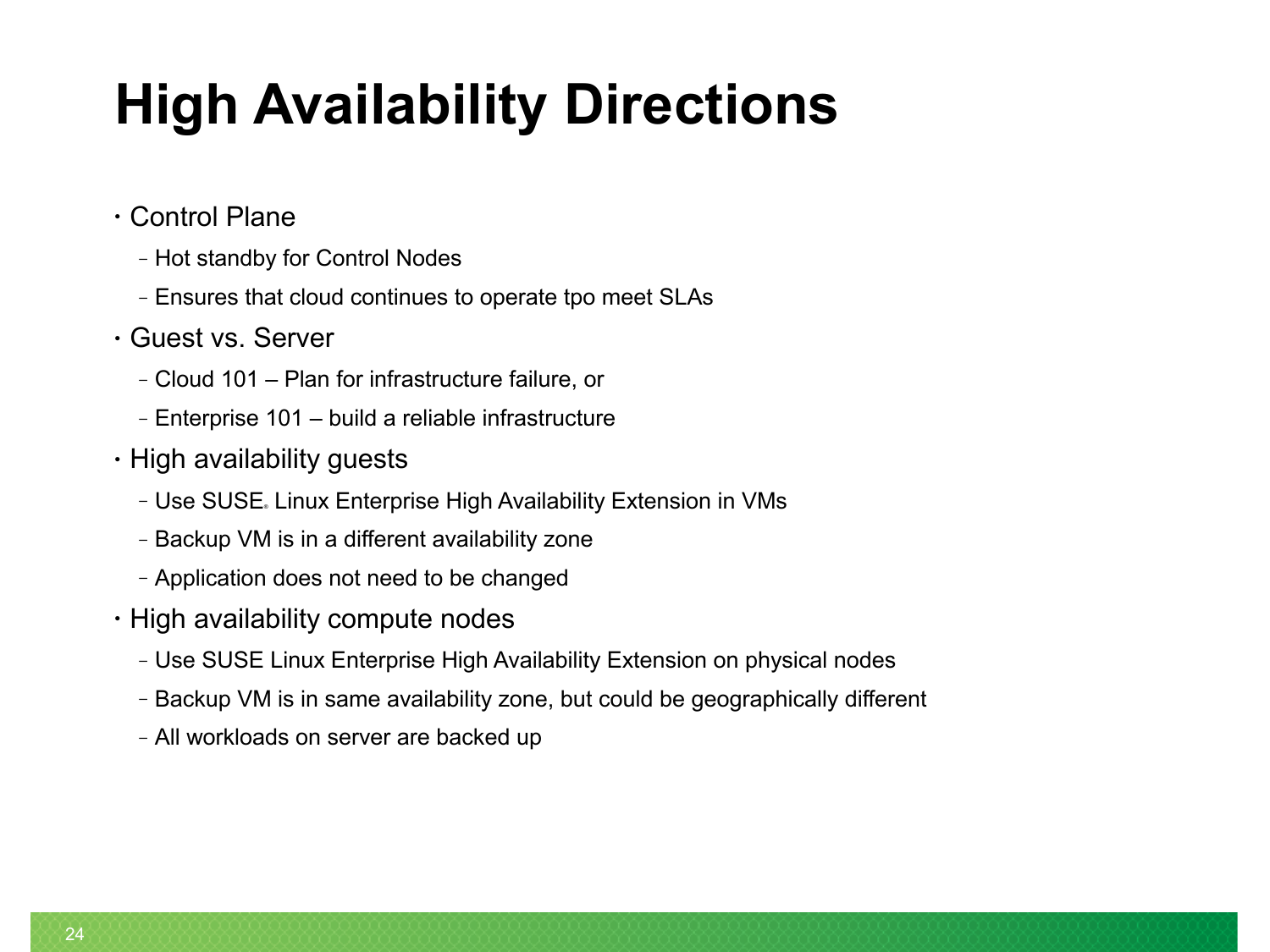## **Cloud Structure – Availability Zones**

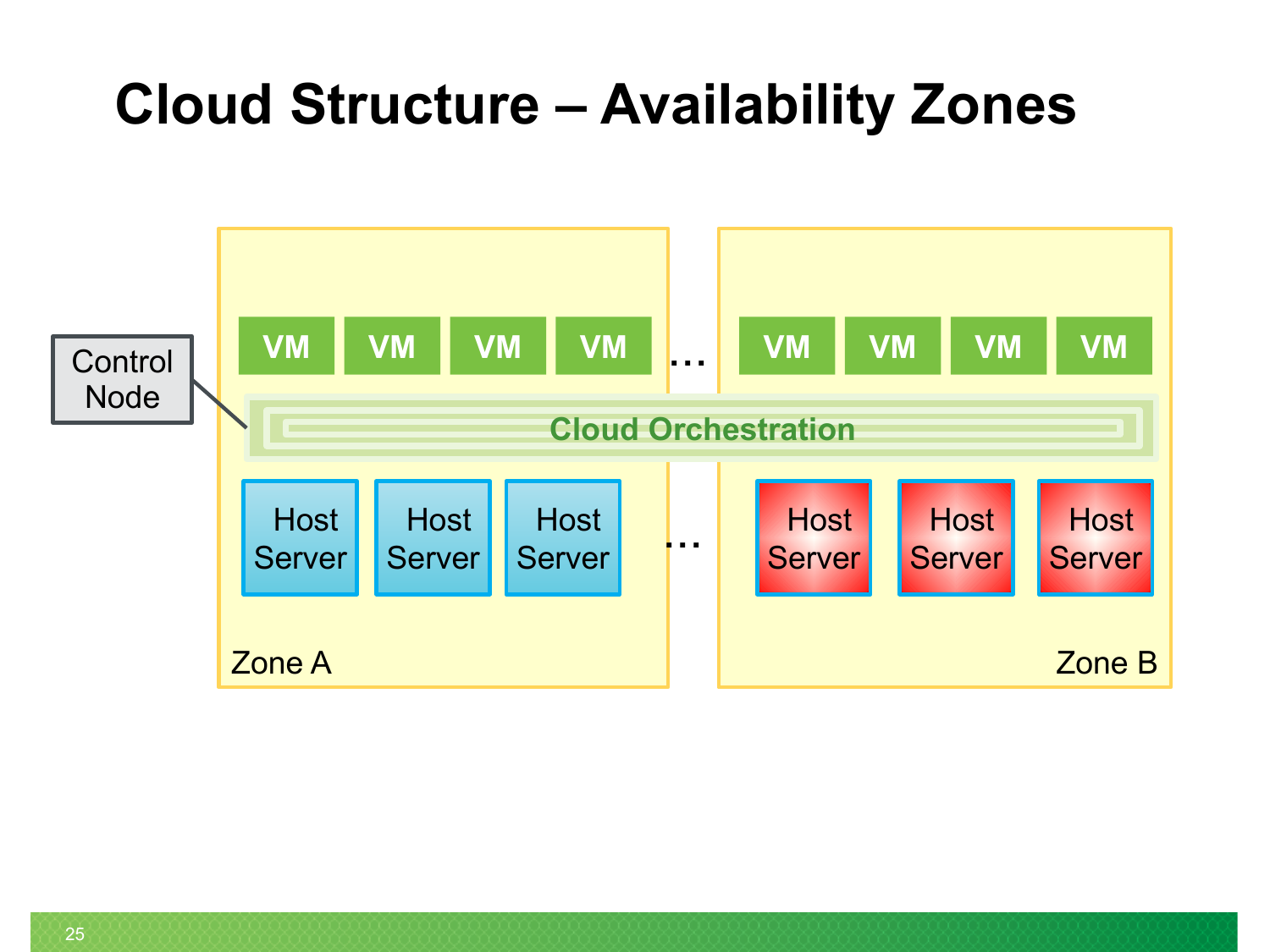#### **Cloud Structure – Host Cluster**

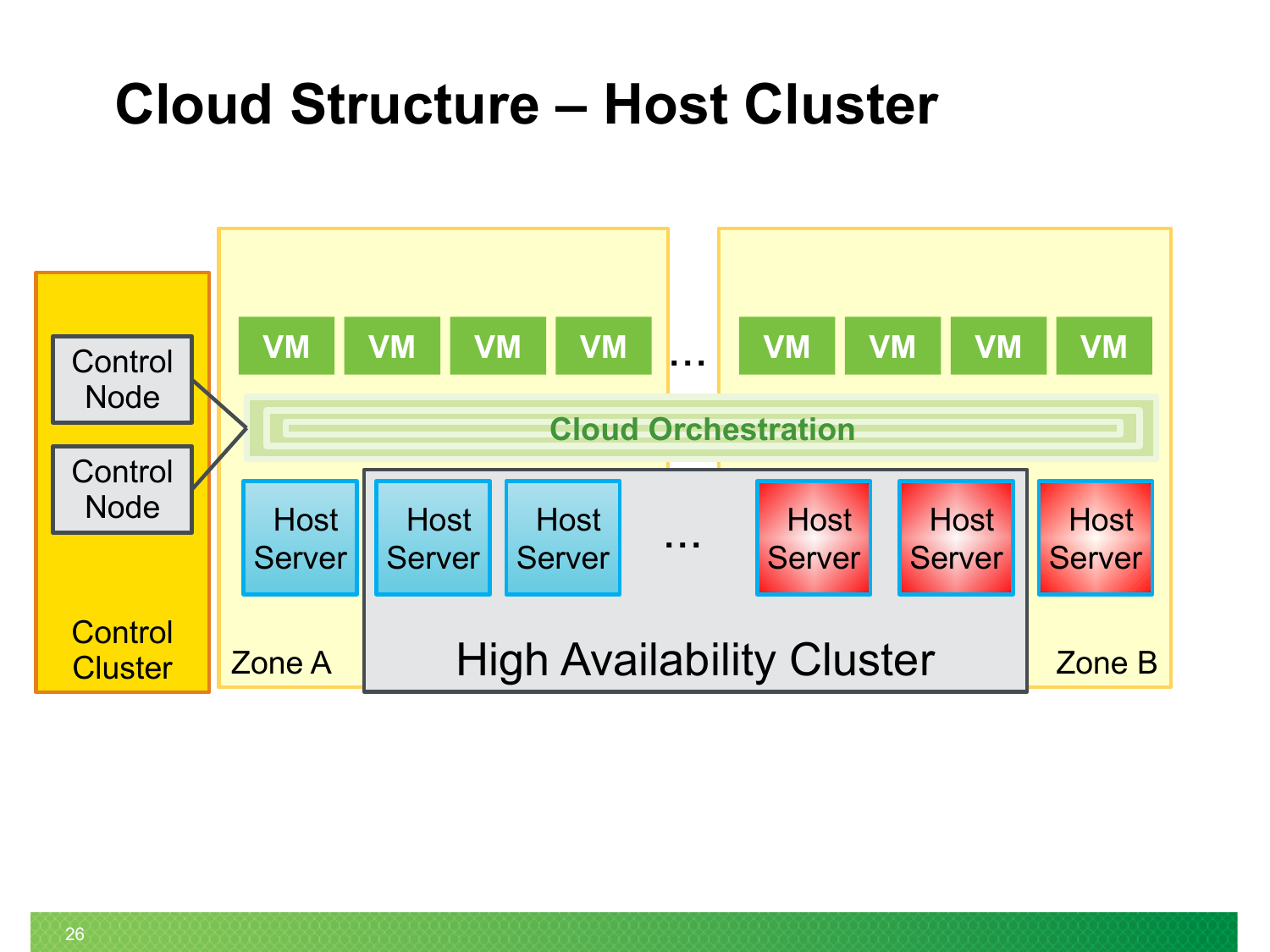# **Cloud Structure – VM Cluster**

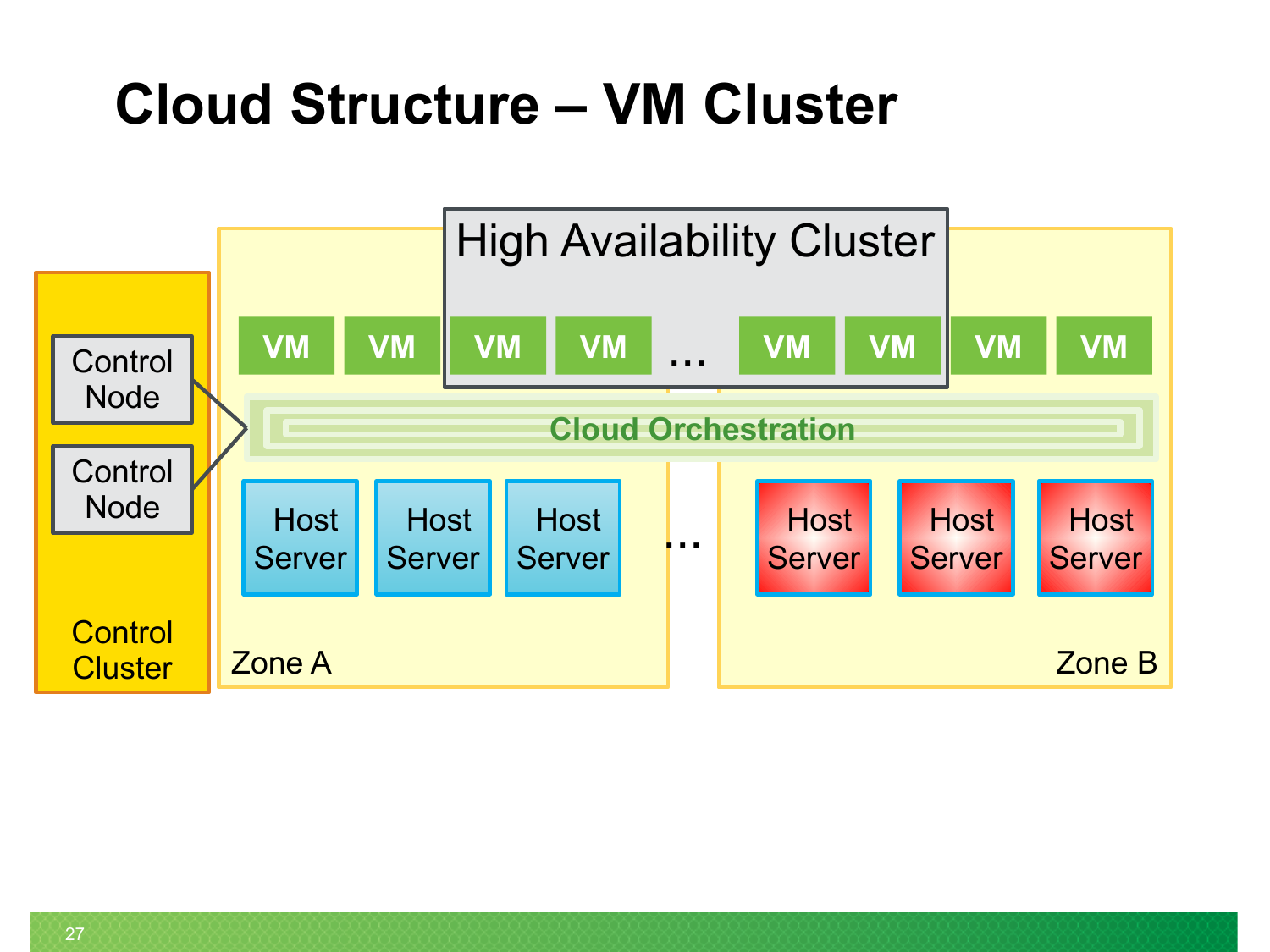# **SUSE Cloud Roadmap (tentative)**

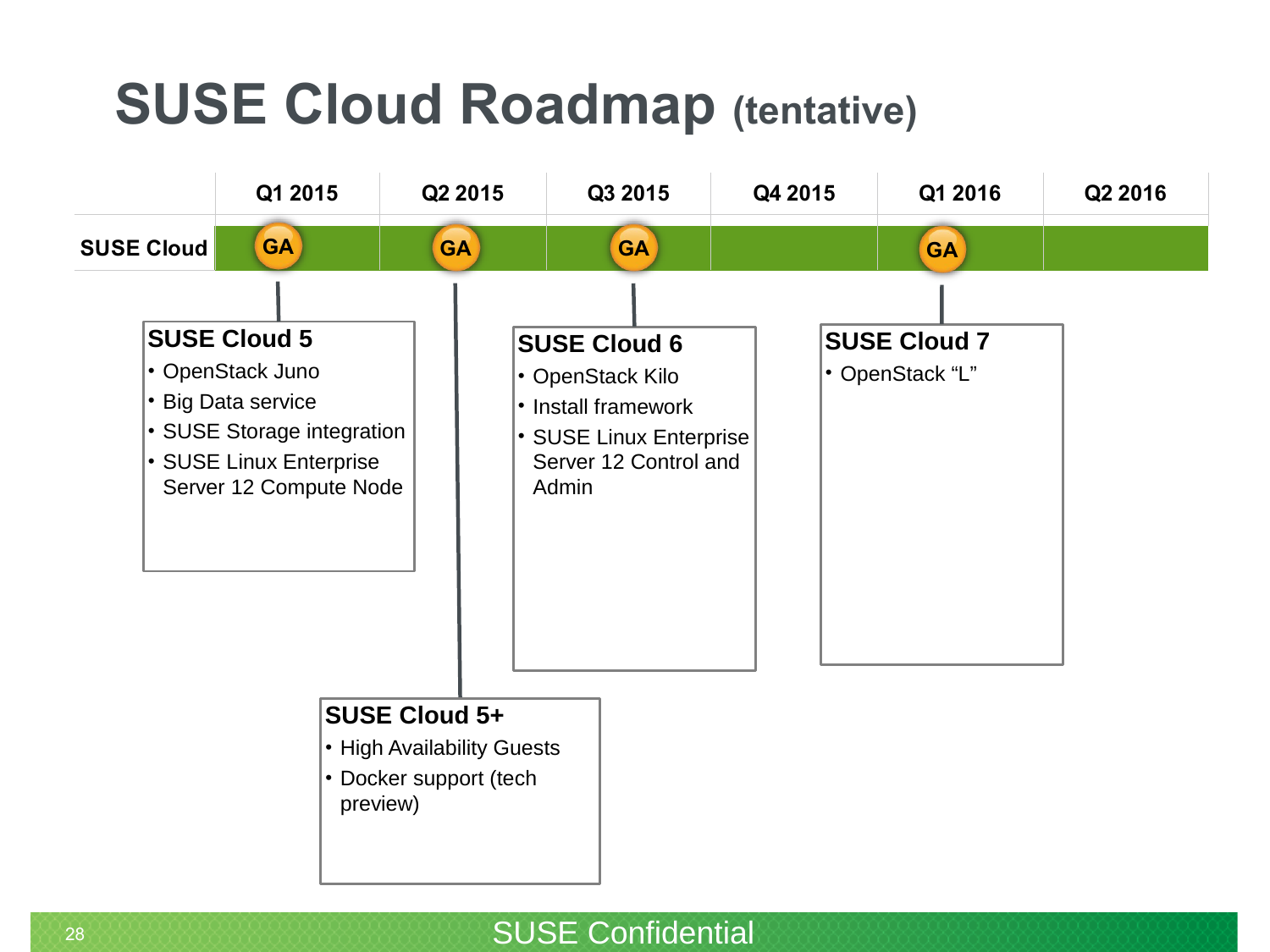

**Corporate Headquarters**

Maxfeldstrasse 5 90409 Nuremberg **Germany** 

+49 911 740 53 0 (Worldwide) www.suse.com

Join us on: [www.opensuse.org](http://www.opensuse.org/)